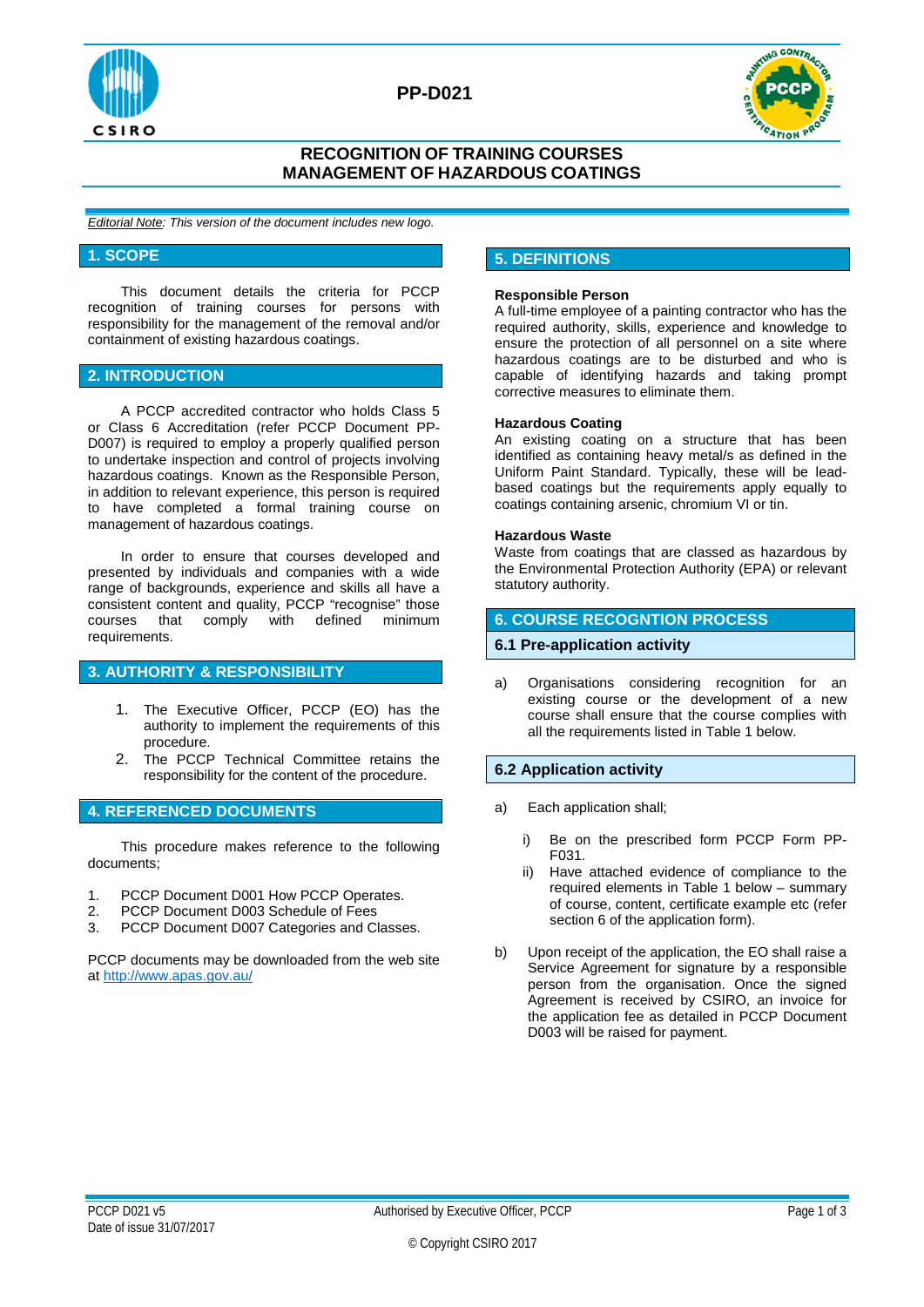



## **RECOGNITION OF TRAINING COURSES MANAGEMENT OF HAZARDOUS COATINGS**

#### **6.3. PCCP evaluation activity**

- a) The Executive Officer, PCCP (EO) shall assess the application and all supporting evidence for compliance to requirements.
- b) The EO shall resolve with the Applicant any errors or omissions that may impact on the progress of the Application.
- c) The Application may be referred to the PCCP Technical Panel for adjudication if deemed necessary and appropriate by the EO.
- d) Where the EO and Applicant are unable to resolve any issues, the EO shall advise the Applicant that the application has been unsuccessful and shall include reason(s) for arriving at this decision.

#### **6.4 Post evaluation activity**

- a) Applications deemed to have satisfied all requirements shall be listed by the EO as Recognised.
- b) The EO shall prepare and issue a Certificate of Recognition detailing;
	- $\triangleright$  the Applicant course name and any associated unique course code
	- the name of the course provider
	- $\triangleright$  the date of recognition of the course<br>  $\triangleright$  the expiry date for recognition
	- the expiry date for recognition

## **7. REFRESHER COURSES**

- a) As each Participant certificate is required to be issued with a defined expiry date, the training Provider shall also provide update or refresher courses to enable Participants to maintain the currency of their training.
- b) It is the responsibility of the employer to ensure that certificate currency is maintained by booking participants into the next available refresher course.
- c) Refresher courses shall have two objectives;
	- To refresh the Participant's knowledge of the original subject matter. The refresher course shall pay particular attention to key requirements or issues
	- To advise the Participant of any changes to regulations, legislation, documentation etc since the original course.
- d) The refresher course shall be of minimum one day duration.
- e) A new certificate shall be issued by the training provider to each successful refresher course Participant at the conclusion of each course.
- f) The expiry date for refresher certificates shall not be greater than 2 years.

# **8 RE-RECOGNITION ACTIVITY**

- a) Prior to the expiry of Recognition for the course, the EO shall advise the course provider that, if desired, re-Recognition for the nominated course is possible and necessary for continuing PCCP Recognition.
- b) The application for re-recognition shall comprise a declaration of changes to the Recognised course.
- c) The application for re-recognition shall be on the prescribed form PCCP Form PP-F032.
- d) The application shall be accompanied by the appropriate fee – refer PCCP Document PP-D003.
- e) The EO shall assess the changes to the course and decide whether the course continues to comply with the requirements of Table 1 below.
- f) Where doubt exists, the EO shall attempt to resolve the issue(s) with the course provider. The EO may choose to involve the PCCP Technical Panel if deemed necessary.
- g) Where the course continues to meet all requirements, the EO shall;<br>> Prepare and issue a per-
	- Prepare and issue a new certificate conforming to 6.4b above
	- $\triangleright$  Update the PCCP web site listing accordingly

#### **9. APPEALS & COMPLAINTS**

- a) Appeals against decisions of PCCP or its officers shall be subject to the process outlined in PCCP Document PP-D001.
- b) Complaints against PCCP processes, practices or officers shall also be subject to the process outlined in PCCP Document PP-D001.